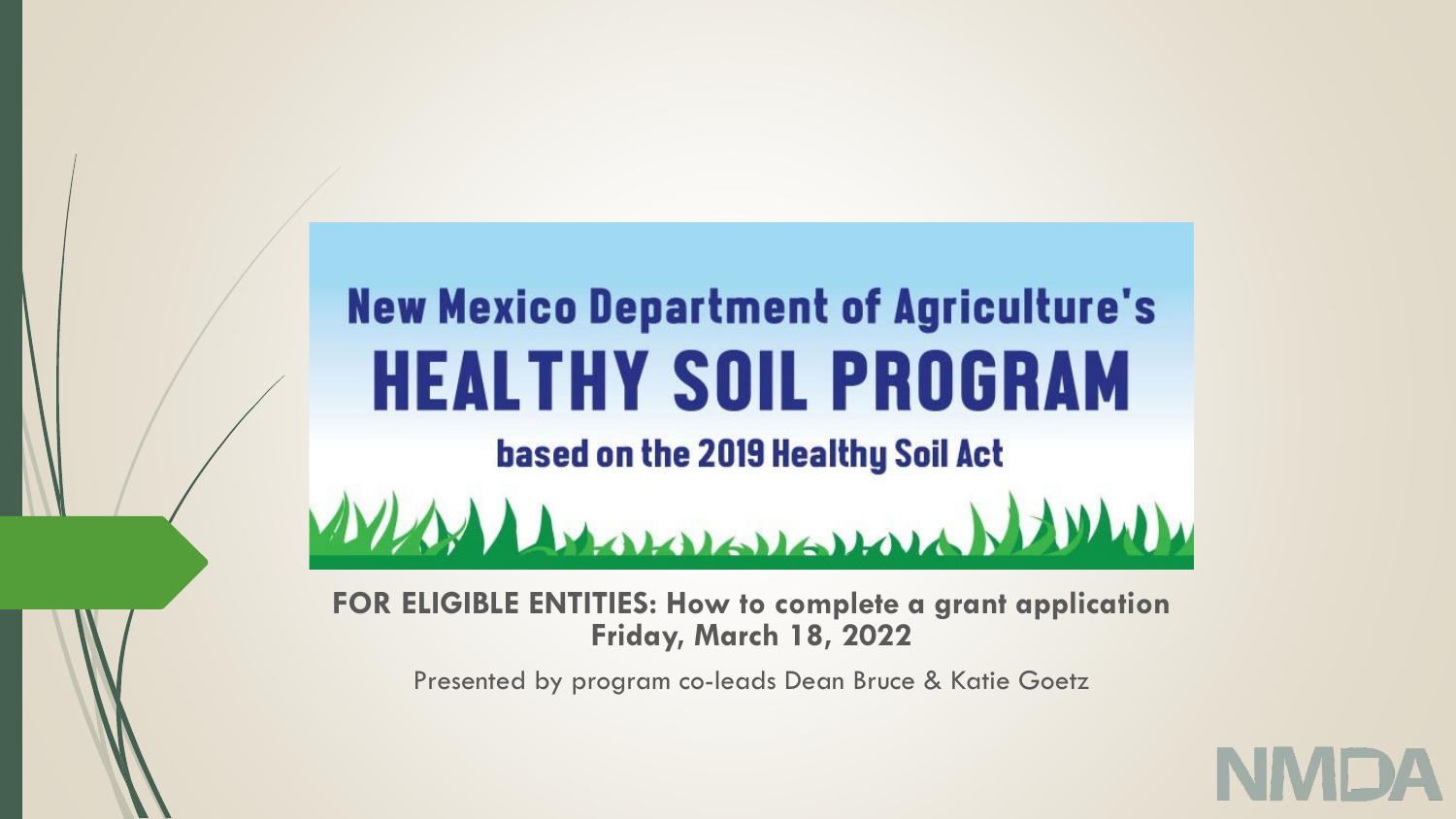## **Who can apply** for a grant from NMDA's Healthy Soil Program?

- **1. Eligible Entities** are defined in the Healthy Soil Act as **"local governmental [entities] with proven land management capacity to support healthy soil".** Eligible Entities include:
	- pueblos, tribes, and nations
	- **n** land grants
	- $\blacksquare$  acequias
	- soil and water conservation districts (SWCDs)
	- NMSU's Cooperative Extension Service
- **2. Individual Applicants** are individuals, businesses, and nonprofits **engaged in farming, ranching, or other forms of land management**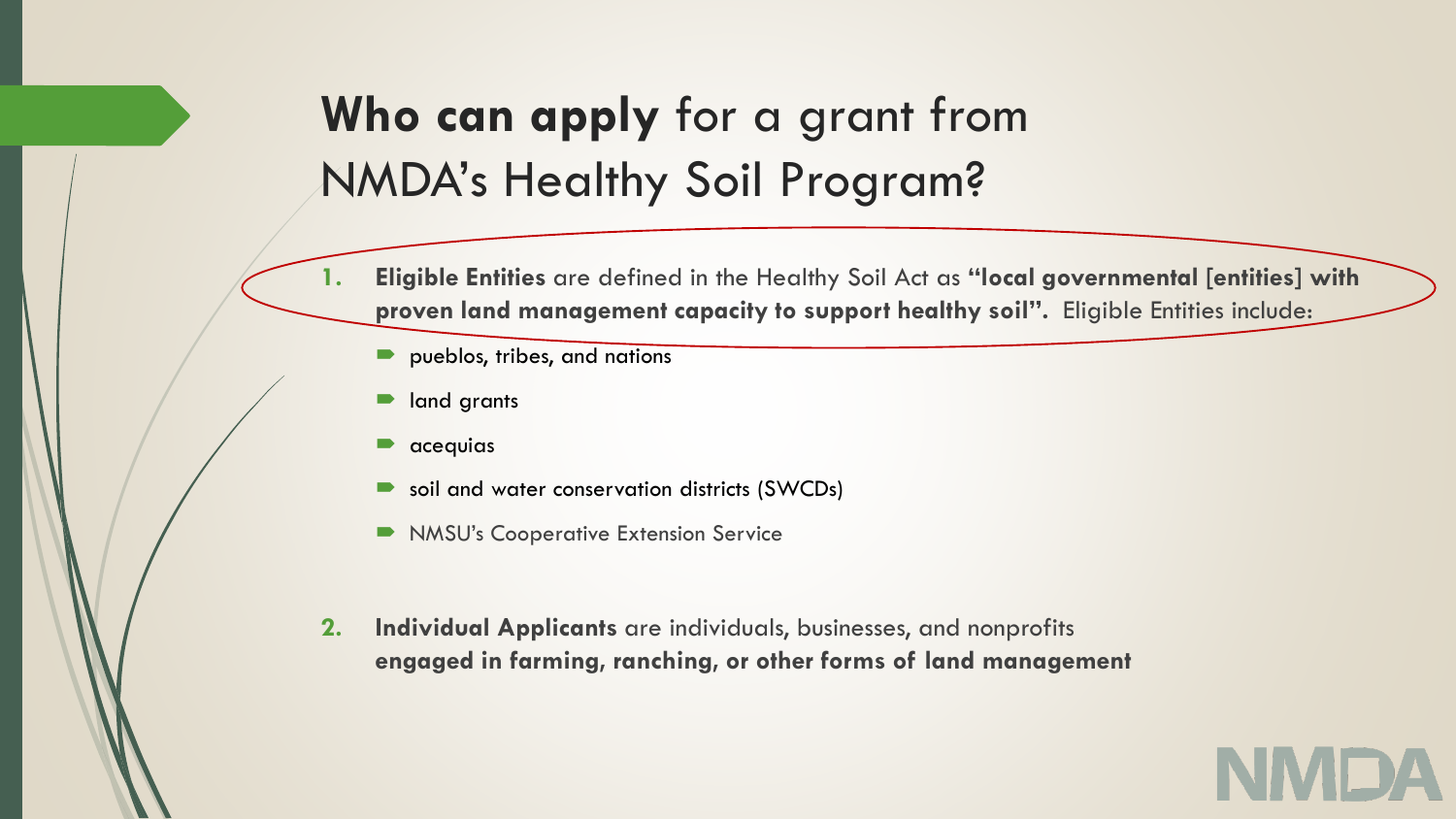## **What amount of funding** can an Eligible Entity apply for?

- **Per the Governor's Food, Farm, and Hunger Initiative, NMDA has increased the funding cap for Eligible Entities this year**
- This year, an Eligible Entity **may request up to \$100,000 if they are registered to do business with the federal government (via SAM.gov)**
	- **Eligible Entities that are** *not* **registered may apply for up to \$24,999.99**
- **In either case, NMDA will pay** the Eligible Entity:
	- **a 10 percent administrative fee** for administering the project
	- **nileage to visit the project site three times (3x)** during the project
- **We'll walk through eligible and ineligible expenses** later in the presentation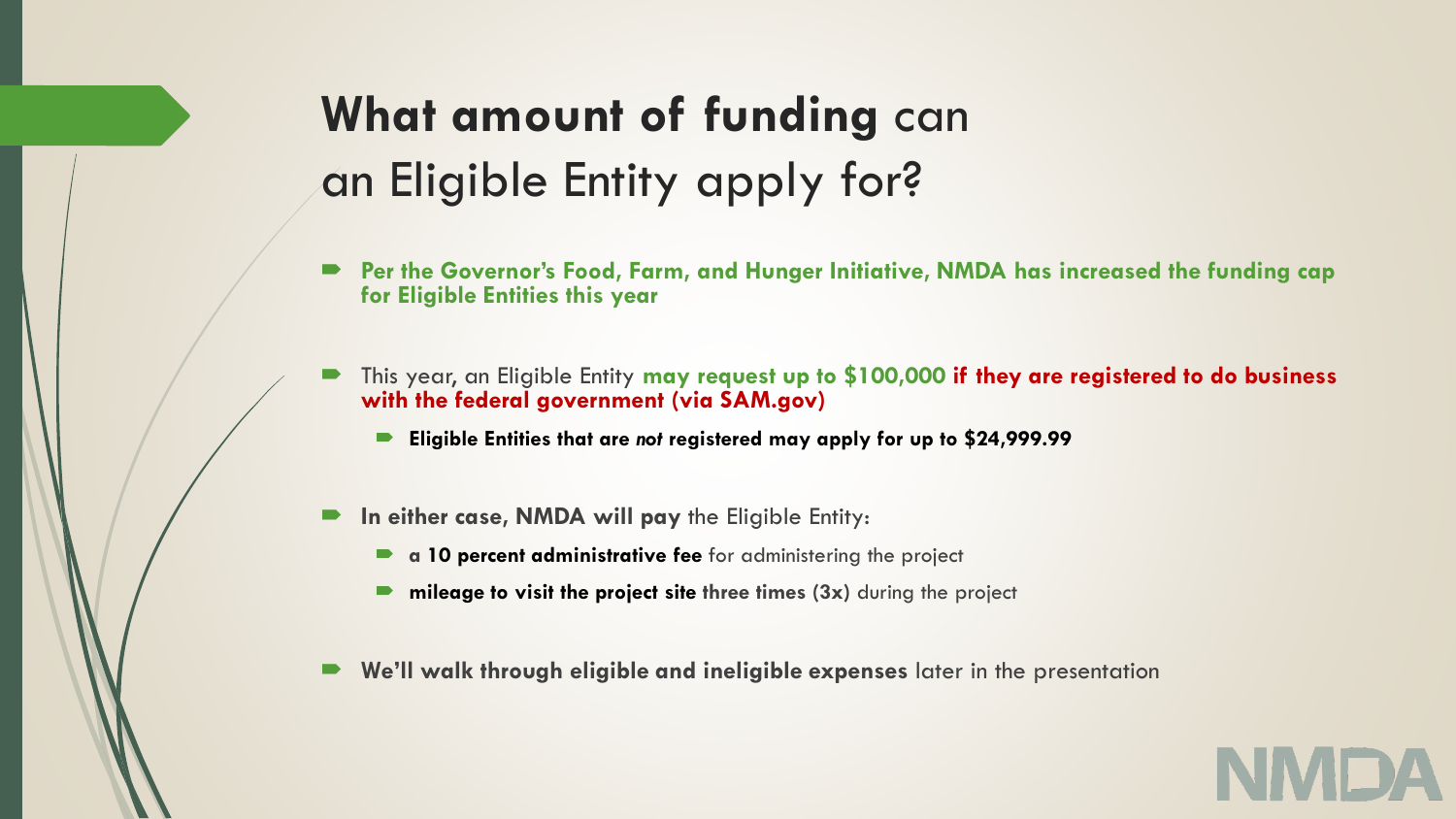## **What kinds of projects** can Eligible Entities apply for?

- **Cover crops**
- Compost application
- No-till/Reduced till
- **E** Livestock integration on cropland
- Pollinator habitat establishment
- **Intensive grazing management**
- Bale grazing to improve livestock distribution and increase organic matter
- Cover crops on rangeland
- Native grass seeding
- **Demonstration plots**
- **Conservation planning**

#### **Each on-the-ground project should contain a public education/ outreach component to promote soil health stewardship:**

- Field day
- Printed materials
- Using traditional / social media to reach your audience

Grant funds can be requested for such materials and events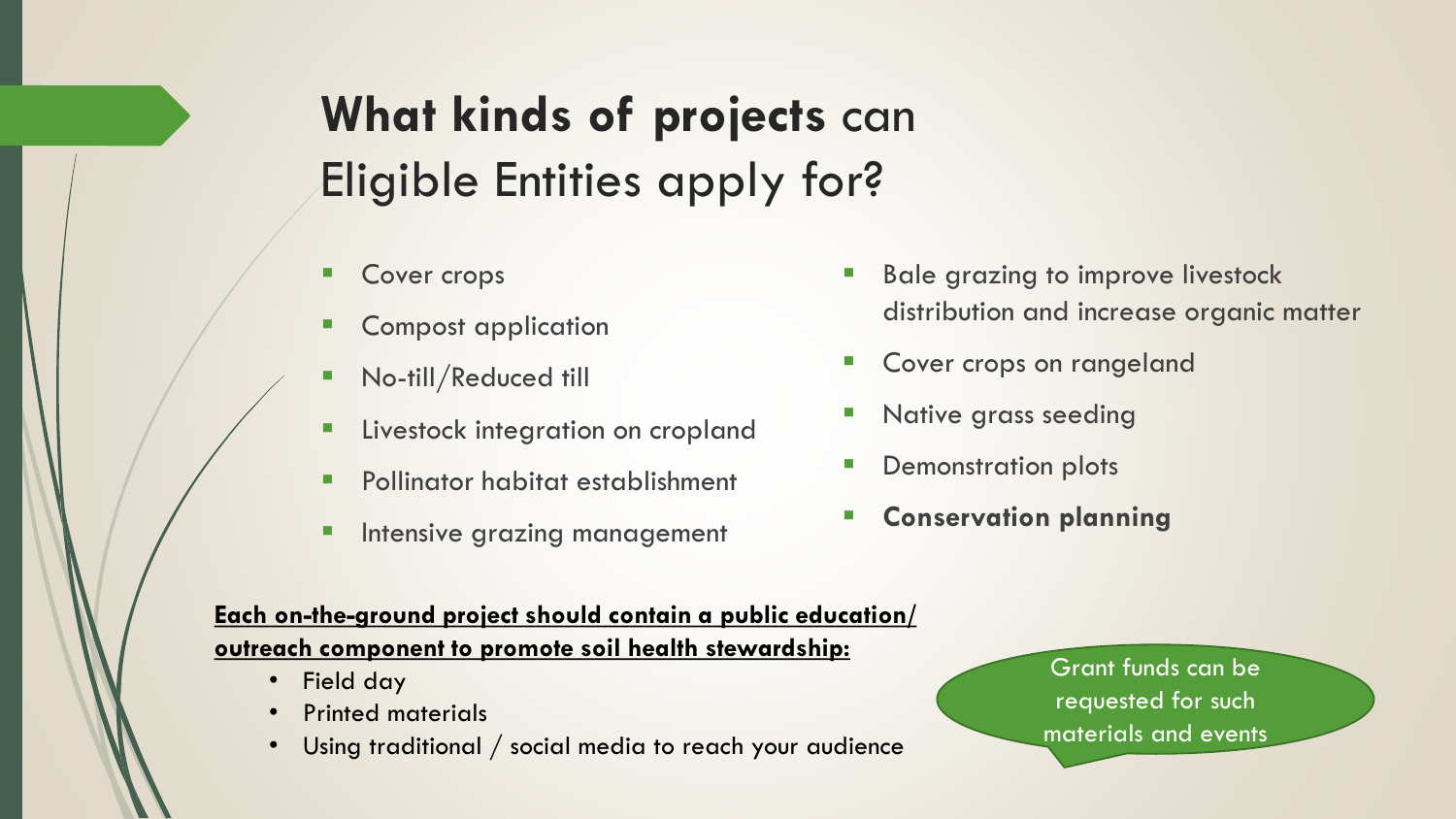# **How** do I apply?

N.M. Healthy Soil Program - New Mexico Department of Agriculture

https://www.nmda.nmsu.edu/nmda-homepage/divisions/apr/healthy-soil-program/

 $\square$   $\sim$   $\square$ 

#### **HEALTHY SOIL PROGRAM**

**New Mexico Department of Agriculture's HEALTHY SOIL PROGRAM** based on the 2019 Healthy Soil Act

Washington Hall

Welcome to the official website for **NMDA's Healthy Soil Program.** 

The 8-week application period for FY23 Healthy Soil Program grants will open on Friday, March 18, 2022 and close on Thursday, May 12, 2022. For program updates, please subscribe to the Healthy Soil

**[www.nmda.nmsu.edu/](http://www.nmda.nmsu.edu/healthy-soil-program) healthy-soil-program**

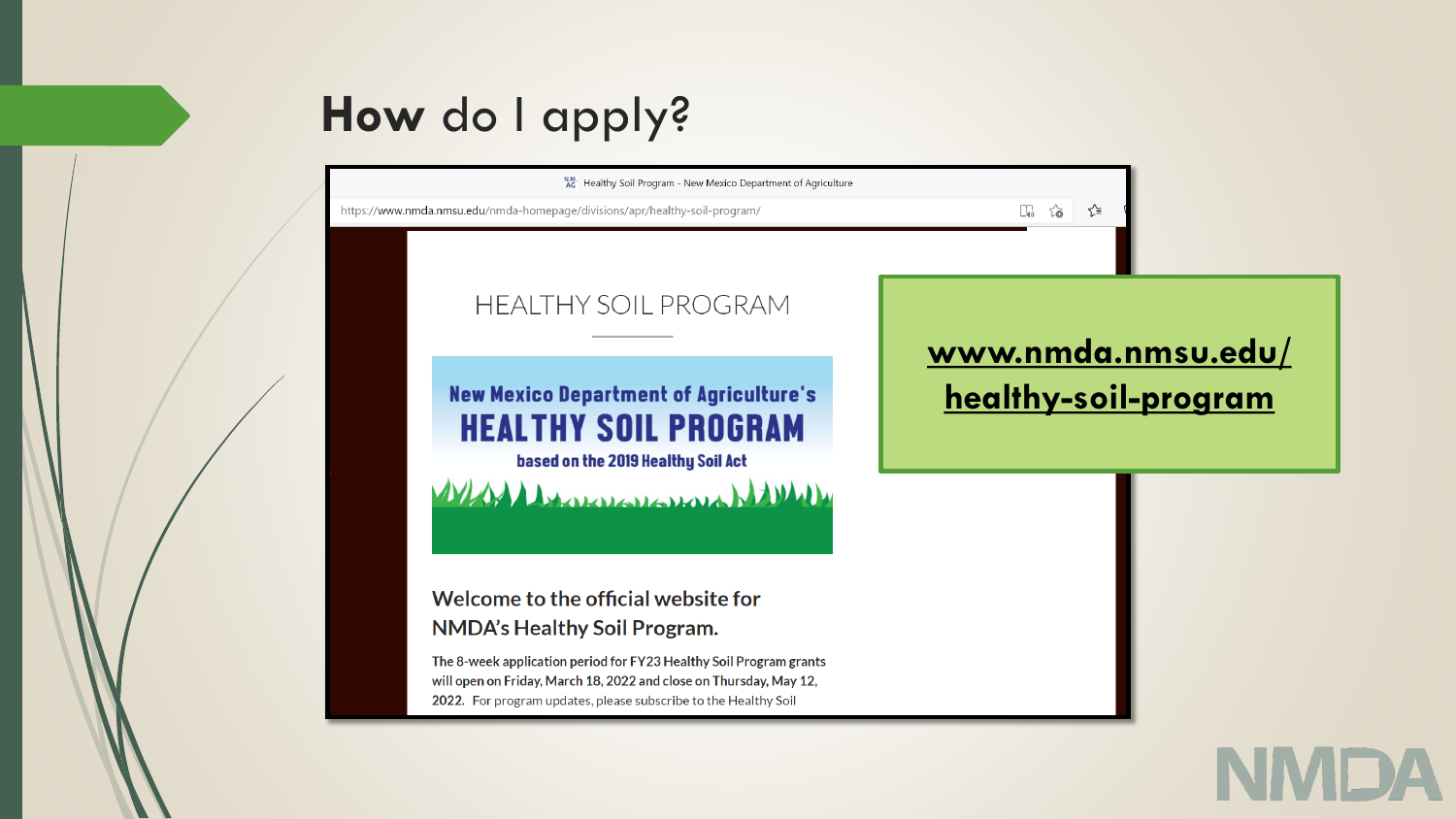## **Common eligible vs. ineligible expenses**

### **ELIGIBLE FOR FUNDING** *CONSIDERATION* **INELIGIBLE FOR FUNDING**



#### **Image credit:**

kissclipart.com, bucknellian.net, pngkey.com, clipartkey.com, freepik.com, stockio.com, creazilla.com, dlpng.com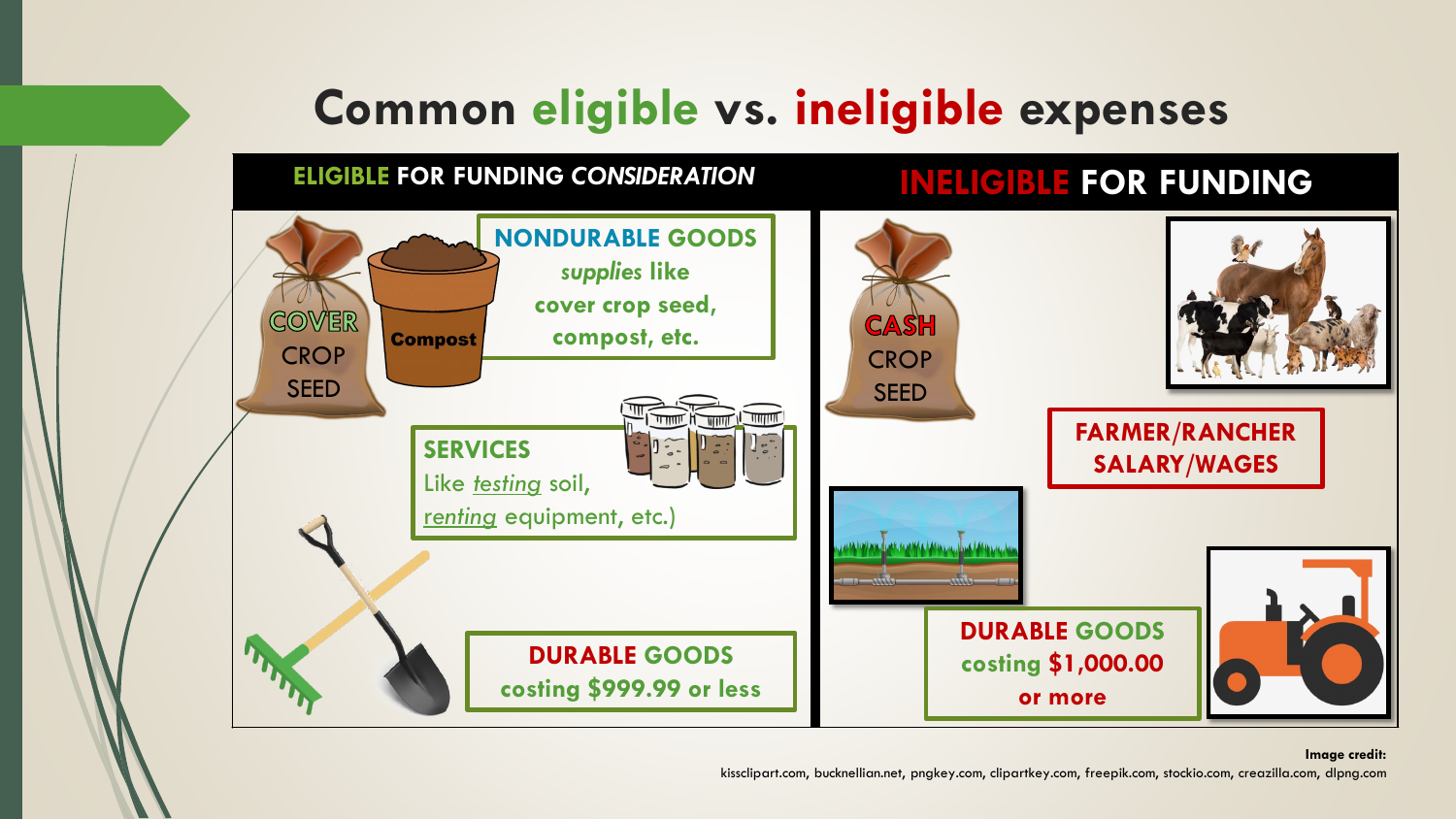## More about **the budget**

- This year's budget template **incorporates the project's** *timeline*
- **Eligible Entities must calculate the distance** between their office and their project site
	- $\blacksquare$  Mileage will be paid to the Eligible Entity for three (3) site visits
- Eligible Entities must provide **matching funds / in-kind contributions of at least 25 percent (25%)**
	- **D** Labor, machine-hours, supplies, etc.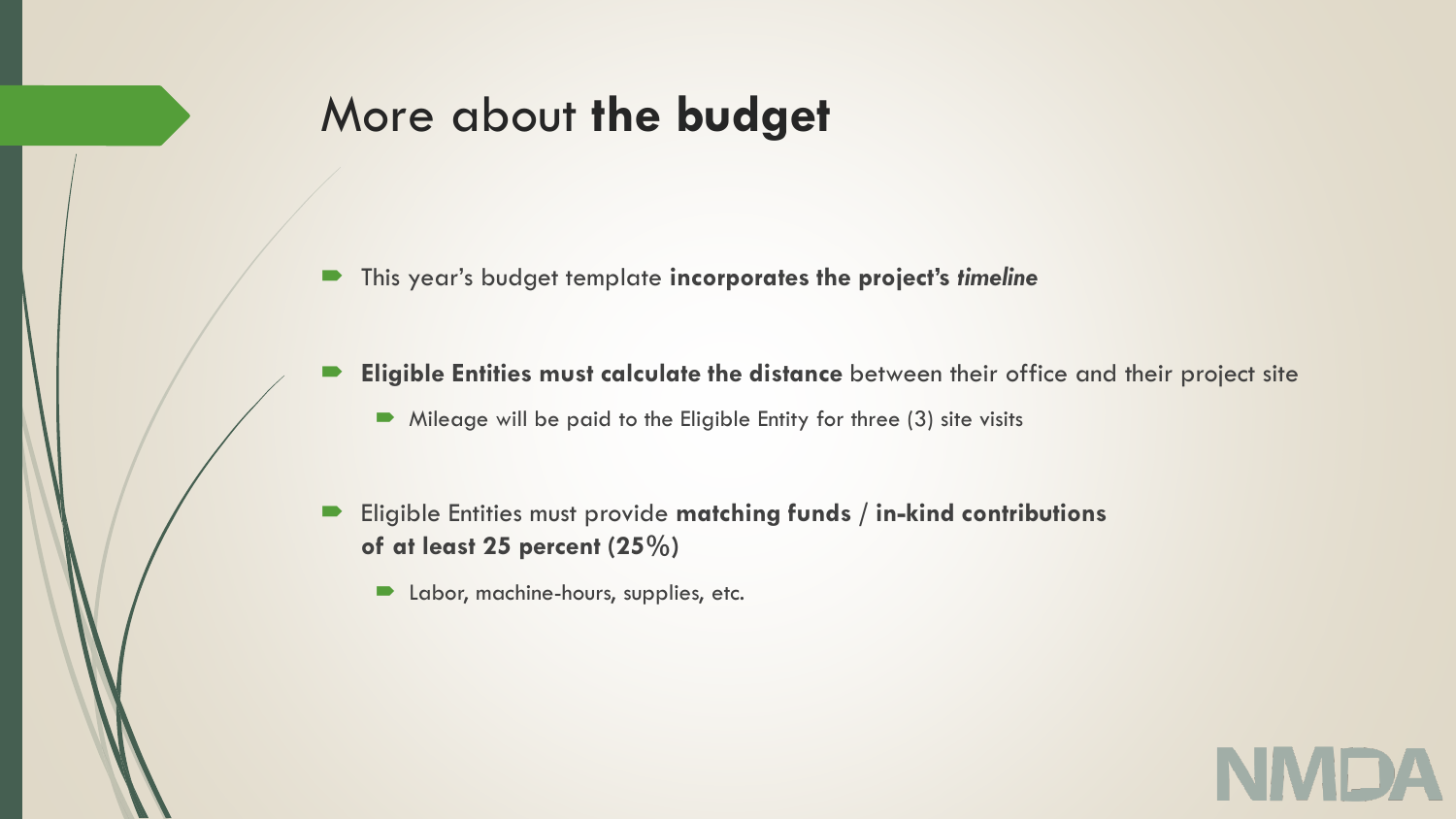## **Key information**

- **Deadline** to apply: **May 12, 2022** at **5 p.m.**
- **Timeline** for project activities: **August 15**, 2022 to **May 31**, 2023
- Other important dates including for NMDA's mandatory training for grantees are posted at **[www.nmda.nmsu.edu/healthy-soil-program](http://www.nmda.nmsu.edu/healthy-soil-program)**
- Eligible Entities **may request up to \$100,000** *if* **they are registered to do business with the federal government (via SAM.gov)**
	- **All other Eligible Entities may request up to \$24.999.99**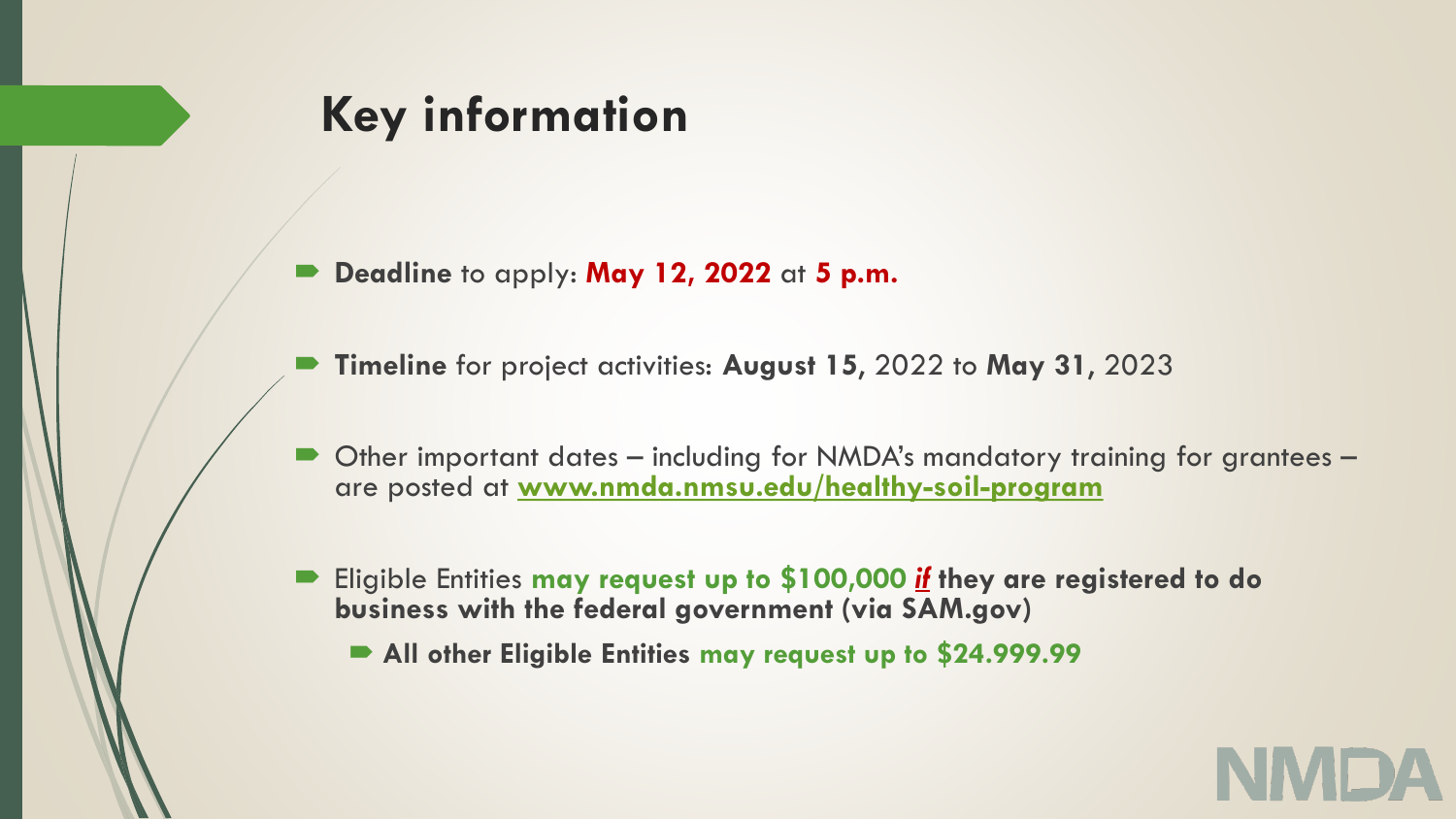## **How** can an Eligible Entity be successful?

- Check out the **resources on the Healthy Soil Program site**: **[www.nmda.nmsu.edu](http://www.nmda.nmsu.edu/)**
- Start early. **The application is a working document**, so revise, revise, revise
- **Ensure documents are complete** before uploading them to the appropriate place within the application
- Don't wait until the last minute to submit. **The application will close promptly at on May 12 at 5 p.m. MT.**